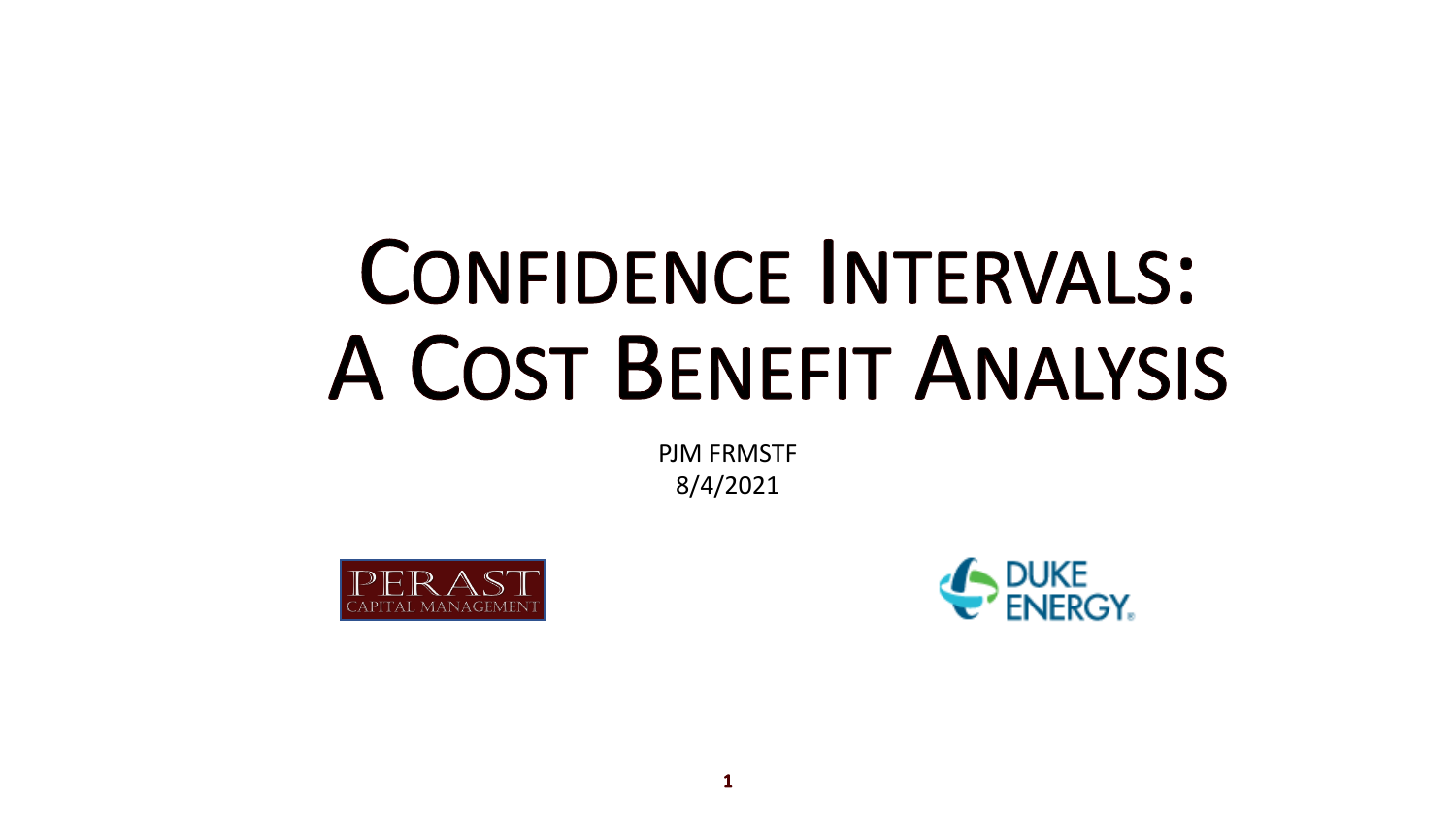### **INTRODUCTION**

### Why we support the IM framework

- This plugs the last major gap in the already-improved credit policy
- Moving to a volatility-based model reduces failure rate from 8% to 1%
- All confidence intervals contemplated backtest to 1% failure

Stakeholders can now choose between two options with similar benefits but very different costs

### Why 95% is better than 97%

- The difference in backtested failure rates between 95% and 97% is only  $0.3\%<sup>1</sup>$ , and only a fraction of that difference translates to actual losses
- The cost of this marginally higher protection is unjustifiably high: \$182M<sup>1</sup> in Q1 2021
- Higher collateral results in less bids, less liquidity, higher costs to hedge, and ultimately higher costs to endusers



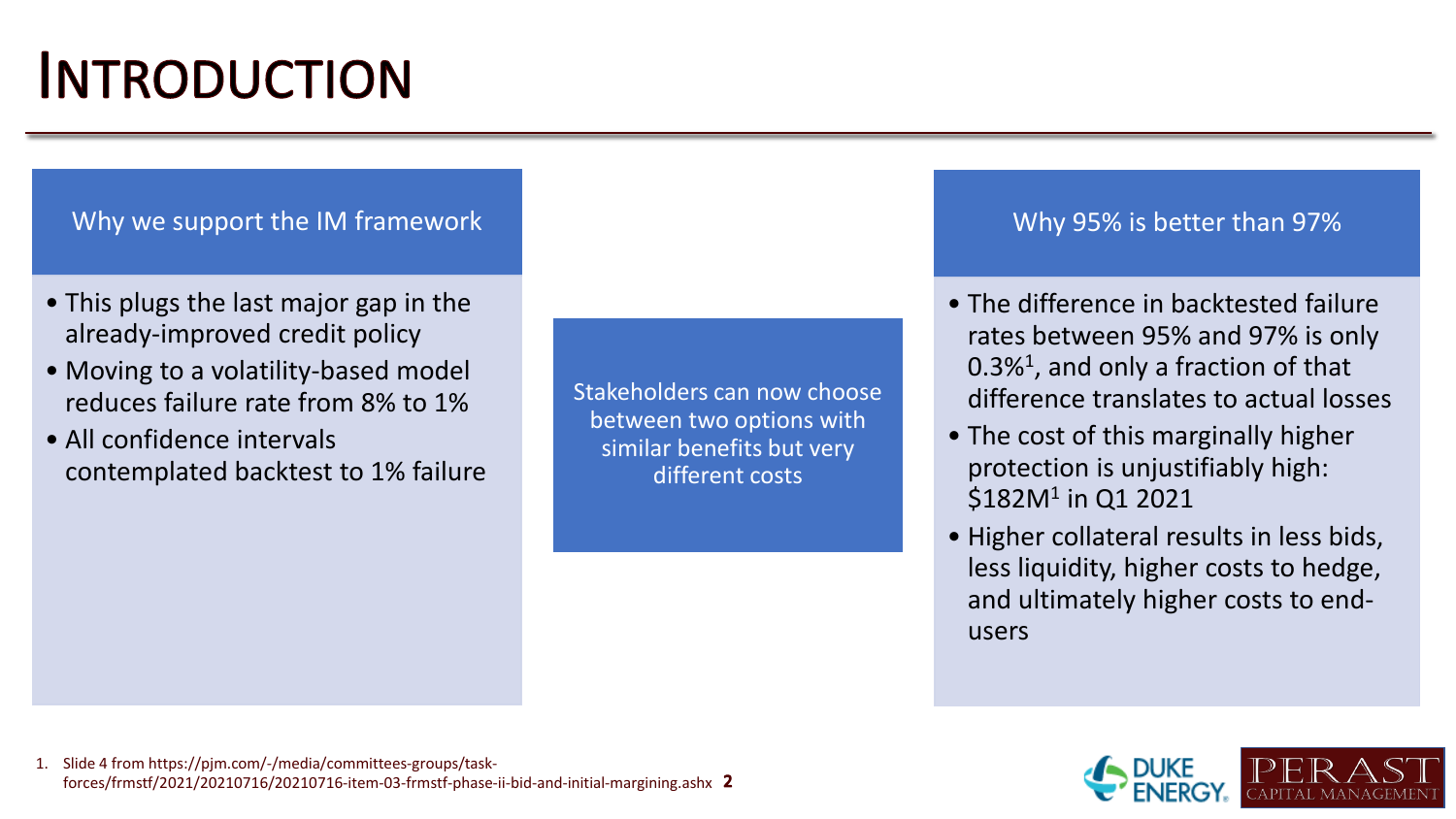### PJM COLLATERAL RULES: BEFORE & AFTER GREENHAT

|                                      | <b>Before GreenHat</b>                                                                                                                                                                                       | <b>Now/Proposed</b>                                                                                                                                                                     |
|--------------------------------------|--------------------------------------------------------------------------------------------------------------------------------------------------------------------------------------------------------------|-----------------------------------------------------------------------------------------------------------------------------------------------------------------------------------------|
| <b>Collateral framework</b>          | FTR collateral was based upon the difference in<br>bid/purchase price and the FTR's historical<br>performance, allowing GreenHat to select "free"<br>paths whose cost was less than historical<br>congestion | Proposed collateral requirements are based upon volatility,<br>which more closely relates to actual risk                                                                                |
| Mark-to-auction (MTA)                | No MTA rule, which would have ended GreenHat's<br>mounting losses much sooner, resulting in a much<br>smaller default                                                                                        | MTA currently in place, meaning any shortfall would be<br>limited to price moves over only two auctions                                                                                 |
| Minimum credit                       | No minimum \$/MWh rule, which would have<br>required GreenHat to post tens of millions to<br>amass their position rather than <\$1M                                                                          | Minimum \$/MWh rule currently in place, meaning no free<br>positions and there is a sizable cost to any materially large<br>portfolio                                                   |
| <b>Additional safety</b><br>measures | No enhanced flexibility for PJM to take further<br>action against GreenHat before it was too late                                                                                                            | PJM has substantial flexibility to analyze participant's<br>history, current market activity, and events outside of PJM<br>to limit the participant's access or require more collateral |
| Failure rate                         | $~8\%$                                                                                                                                                                                                       | ~1% (proposed rules)                                                                                                                                                                    |

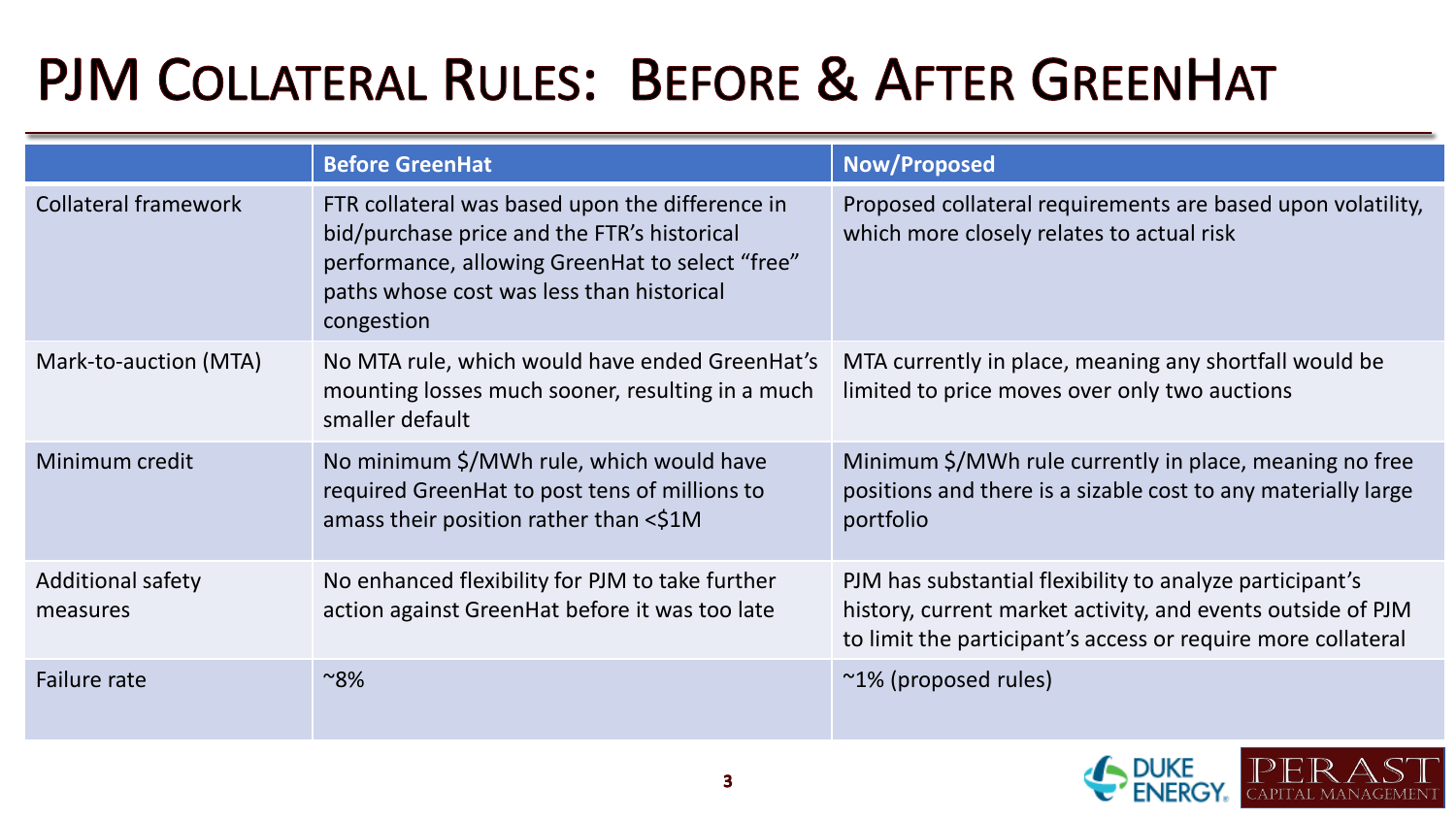### PJM COLLATERAL RULES: BEFORE & AFTER GREENHAT

- Let's keep things in perspective:
	- We have come a long way
	- The policy gaps allowing the GreenHat default have already been plugged
	- The volatility-based collateral model is the last big piece of the puzzle to address other failure mechanisms
- The status quo has a failure rate of 8%
	- Status quo has resulted in few material uncured defaults despite high failure rate
	- GreenHat cannot happen again under already-implemented rules
- The new model has a failure rate of only 1%
	- This is a HUGE improvement, reducing failures by 7/8ths

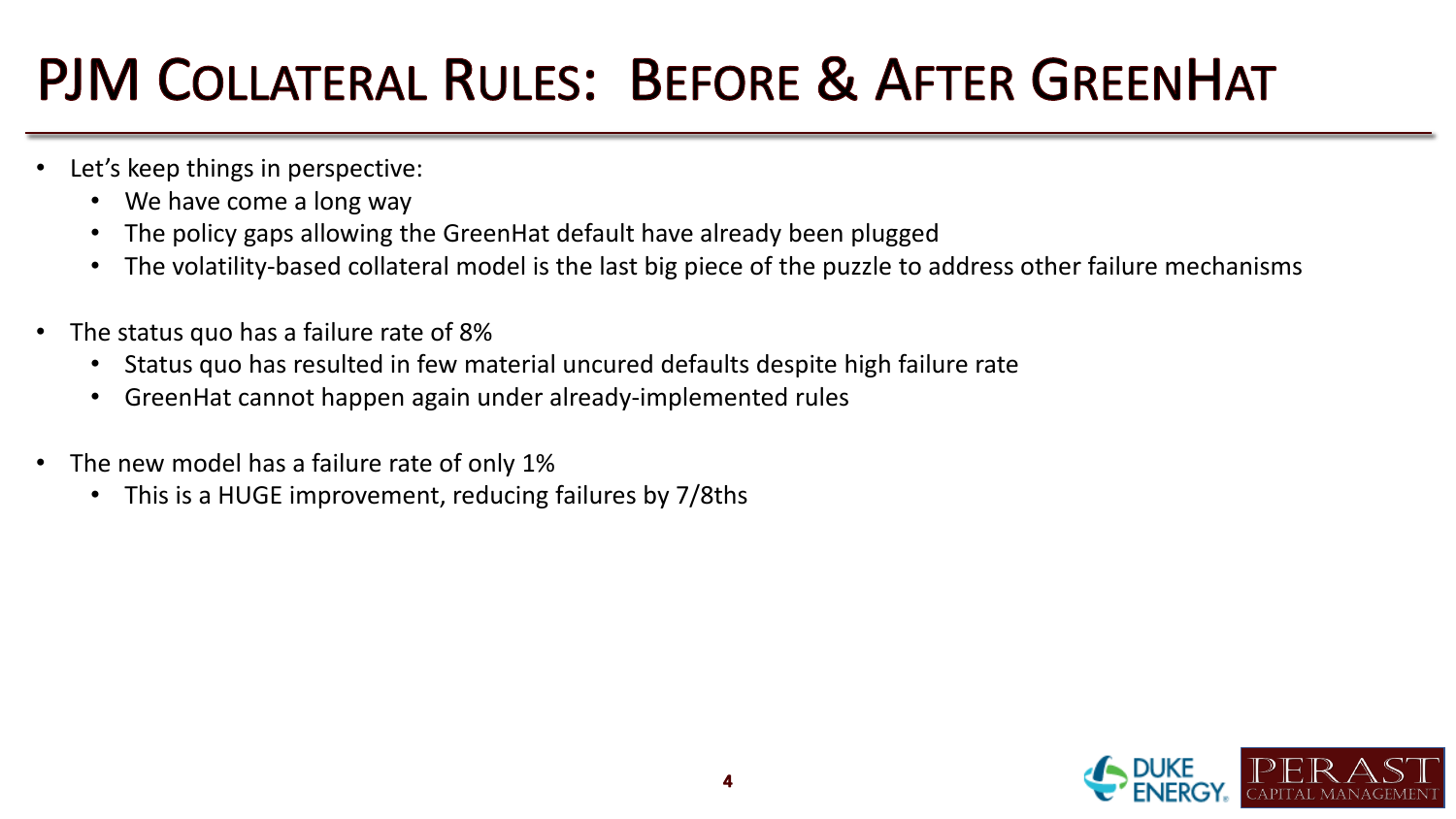### **CONFIDENCE INTERVALS**

- Confidence intervals (C.I.) describe the likelihood of a desired outcome occurring
	- In this case, a confidence interval of 95% means a participant's Initial Margin should be enough to cover the portfolio's price moves 95% of the time
	- Backtests in PJM show that a C.I. of "95%" actually resulted in collateral being sufficient **98.8%** of the time, compared to 99.1% of the time at a C.I. of 97%
- *All confidence intervals contemplated have a backtested failure rate of 1%*
	- This compares favorably to the status quo's failure rate of 8%
	- Both 97% and 95% represent significant improvements over the status quo and backtested results show very little difference in performance
	- However, the cost of moving from 95% to 97% is far more substantial than the difference in performance

| <b>Nominal Confidence</b><br><b>Interval</b> | Actual <sup>1</sup> | <b>Cleared Collateral</b> <sup>1</sup> |  |  |  |
|----------------------------------------------|---------------------|----------------------------------------|--|--|--|
| 95%                                          | 98.8%               | \$1,113M                               |  |  |  |
| 97%                                          | 99.1%               | \$1,295M                               |  |  |  |



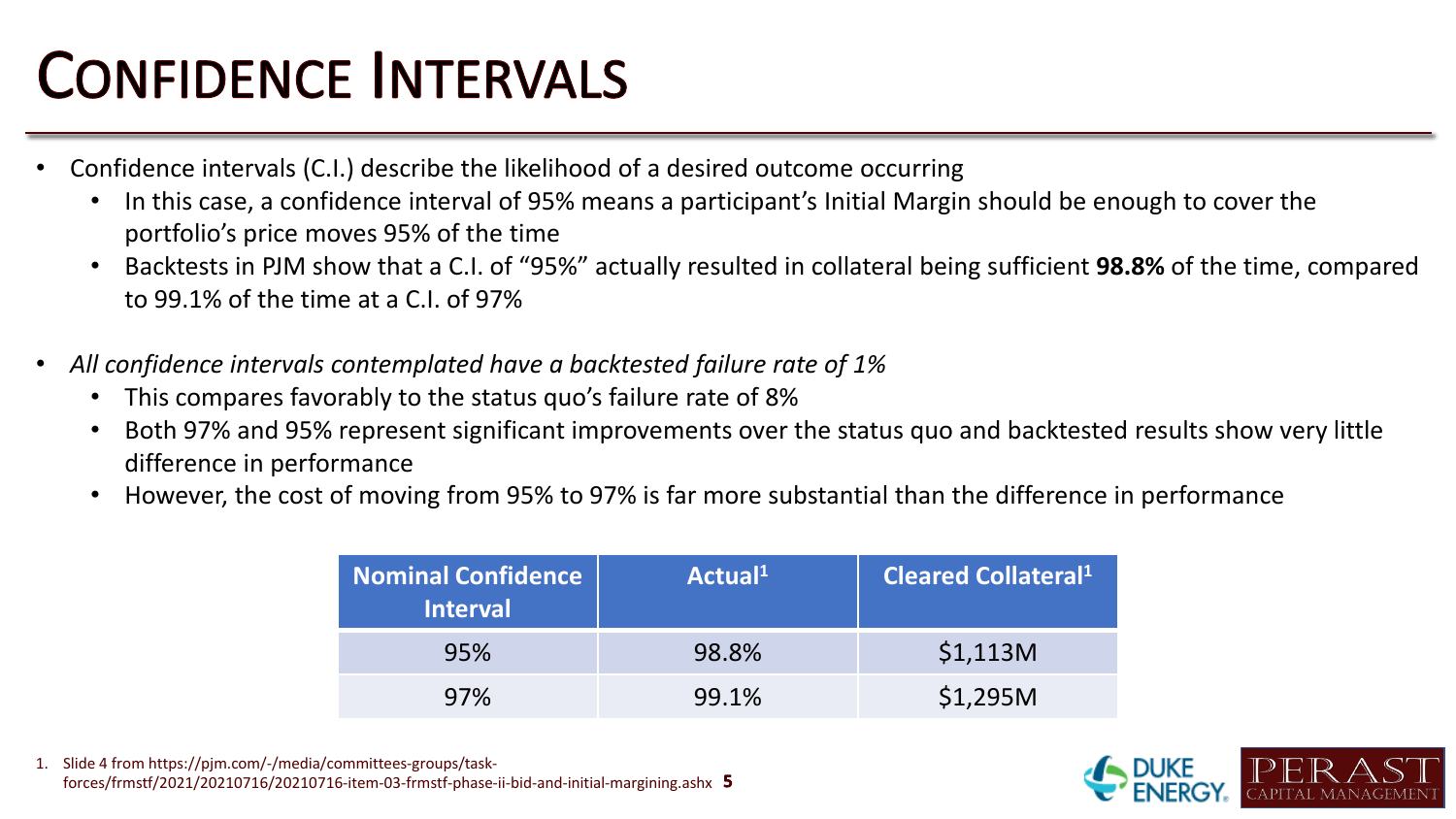### **COST VS. BENEFIT**



If we can substantially reduce the total expected shortfall loss to the membership without increasing total cost, that's great! 95% and 97% accomplish that.

Going from 95% to 97% is a marginal benefit with significantly more cost. (See Appendix A for conservative estimates used in analysis.)

To save **\$1** in default cost, the membership must post  $$679$ . At 5% CoC<sup>1</sup> that costs \$34. Imagine choosing a health insurance policy whose only advantage is a copay of \$69/visit rather than \$70/visit but costs an additional \$34 in monthly premiums. We are paying

1. CoC = cost of capital. Very likely PJM membership is > 5%

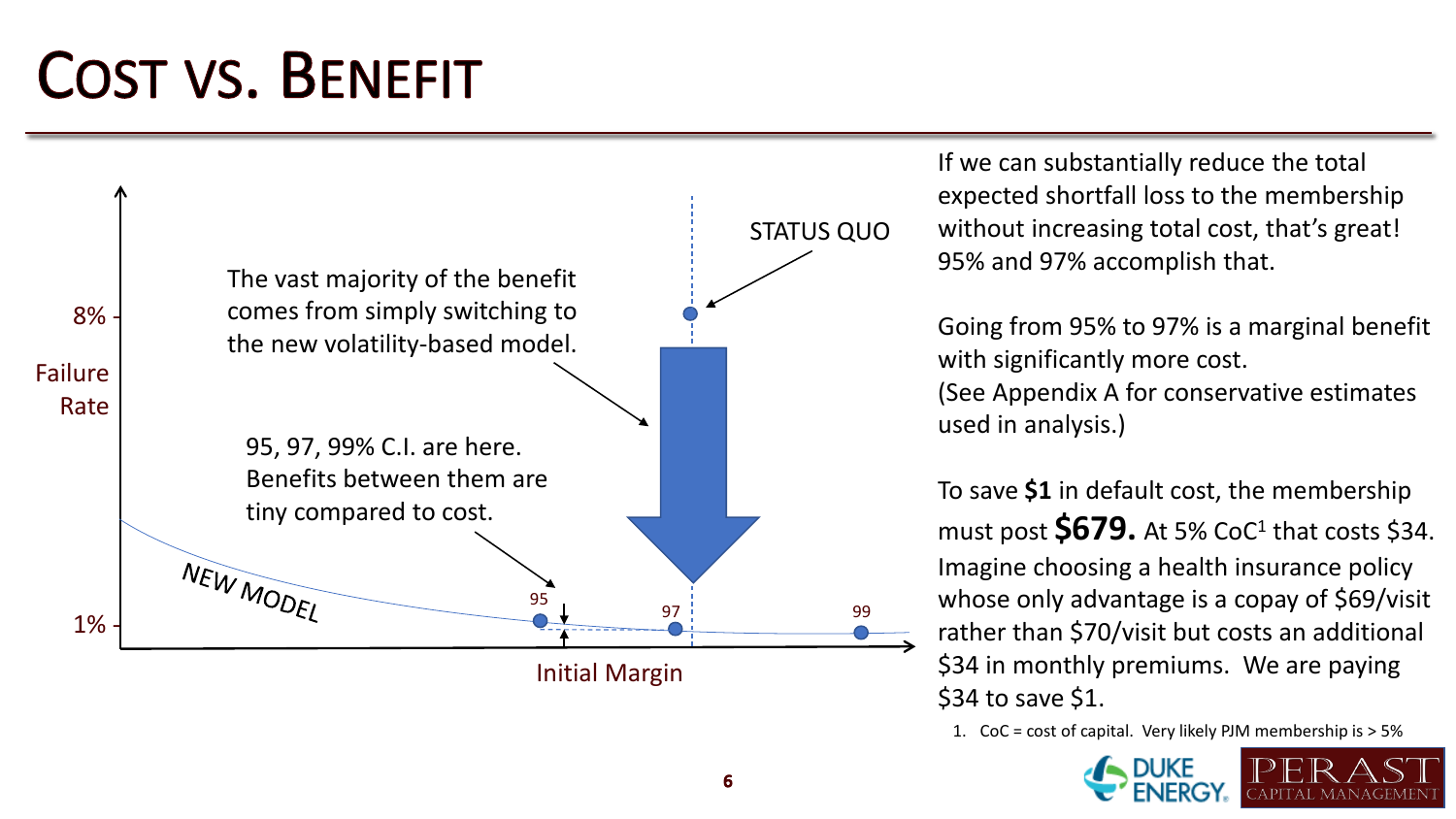# LESS LIQUIDITY HAS A REAL COST: BEFORE

- Hedger *A* needs to hedge 65 MW and is willing to pay up to \$7,000/MW for an FTR.
- Participants *B-H* are price sensitive bidders providing liquidity (whether through selling this direction or buying opposite direction).<br>Selling this direction or buying opposite direction).



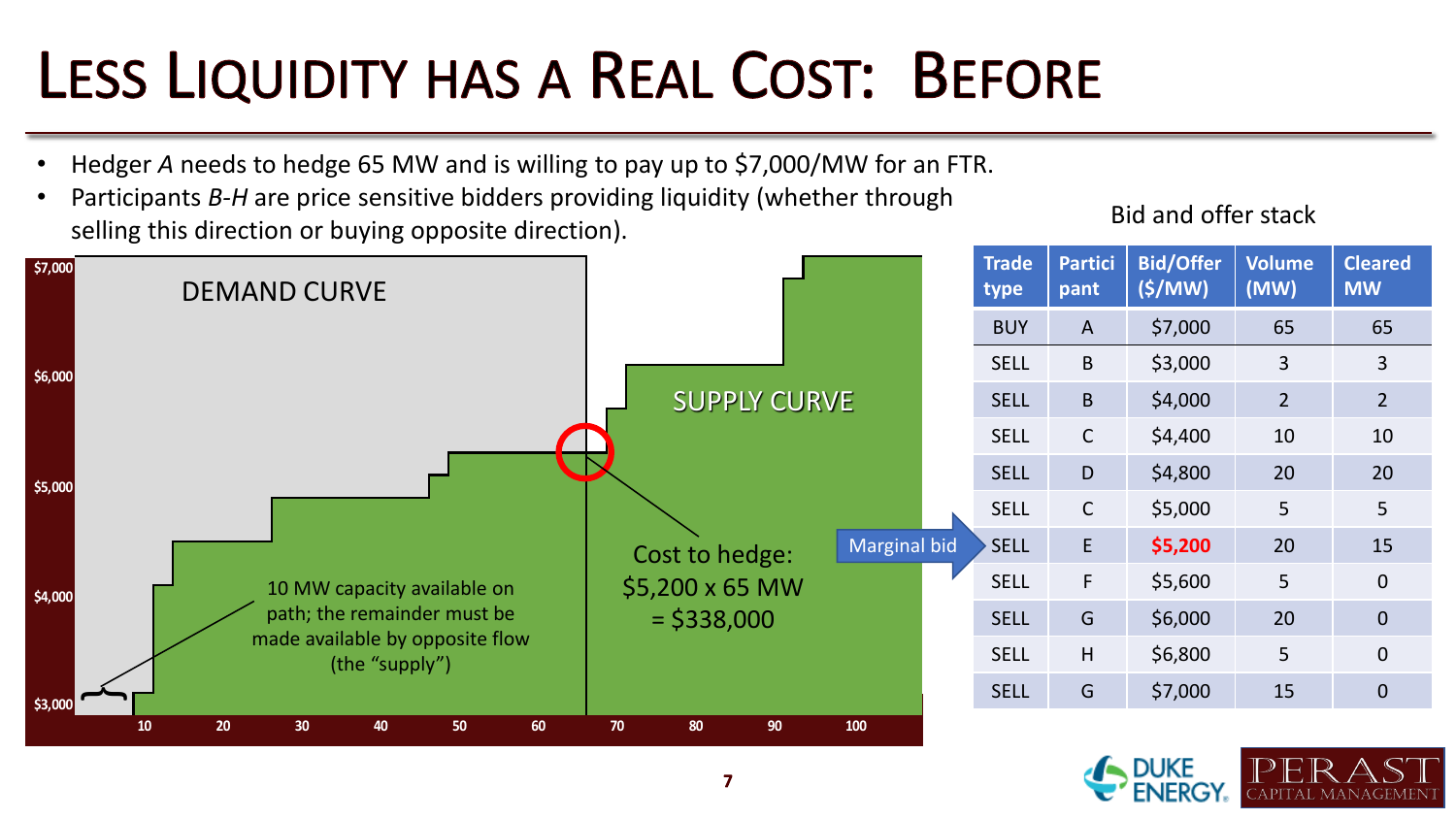# LESS LIQUIDITY HAS A REAL COST: AFTER

- For price-sensitive bidders with finite cash, higher collateral means less bids.
- Once some bids are removed from the supply stack, the curve shifts, making the supply and demand curves *meet at a higher price:*

### **Trade type Partici pant Bid/Offer (\$/MW) Volume (MW) Cleared MW** BUY A \$7,000 65 65 SELL B \$3,000 3  $SELL$   $B$   $\frac{1}{2}$   $\frac{1}{2}$   $\frac{1}{2}$   $\frac{1}{2}$ SELL C \$4,400 10 10 SELL D \$4,800 20 20  $\textsf{SELL}$  C  $\textsf{55,000}$  5 E \$5,200 20 20  $SELL$  F  $$5,600$  5 G **\$6,000** 20 5 SELL H \$6,800 5 SELL | G | \$7,000 | 15 | 0 **\$7,000 \$6,000 \$5,000 \$4,000 \$3,000 10 20 30 40 50 60 70 80 90 100 110** DEMAND CURVE The supply curve shifts left and becomes less smooth, making the price differences between marginal bids higher. Change to supply curve New cost to hedge:  $$6,000 \times 65$  MW = \$390,000 Old marginal bidSELL New marginal bid



Bid and offer stack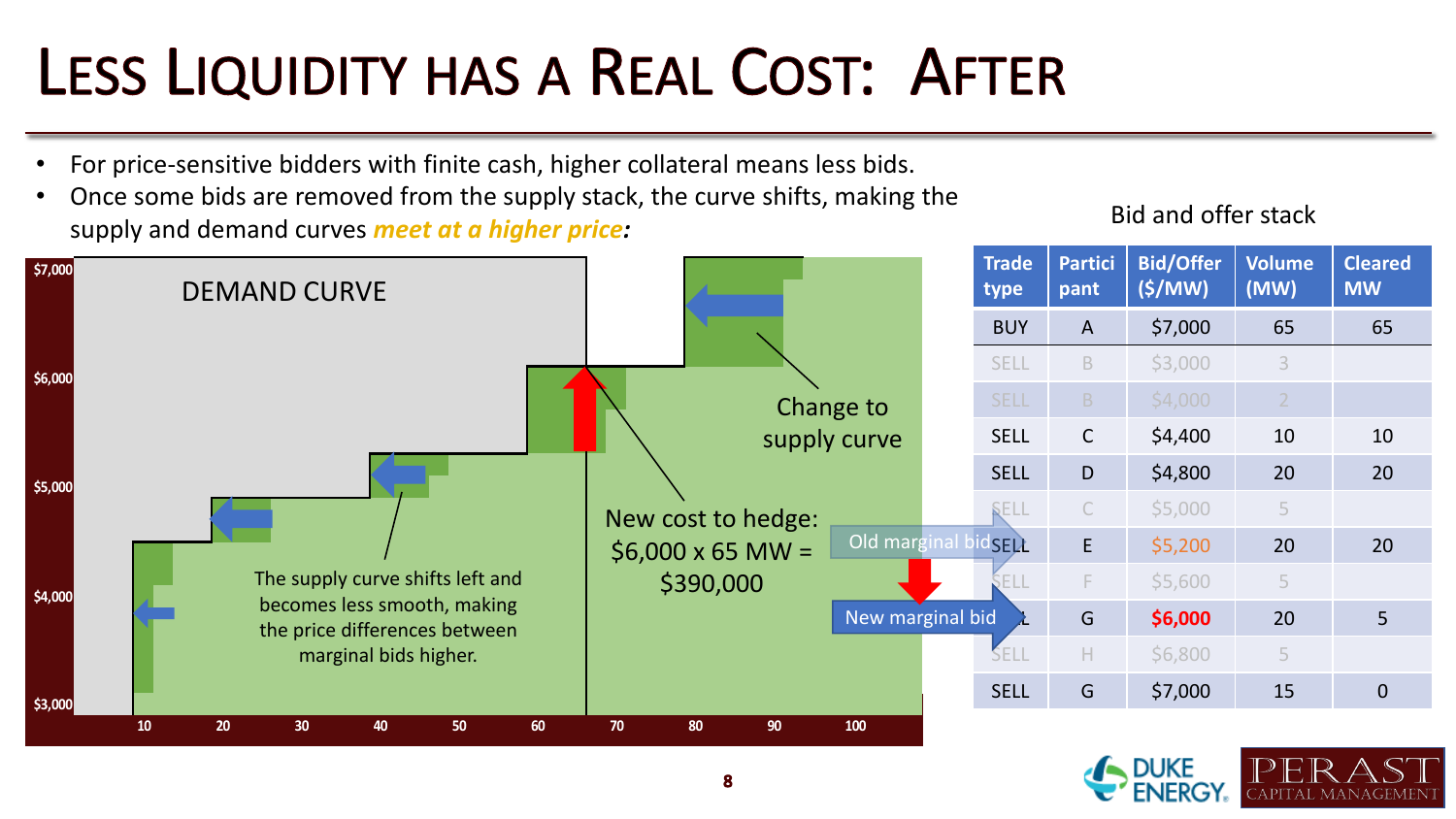## **SUMMARY**

- We already have good protections in place
- The volatility-based model is the real win  $-$  All confidence intervals contemplated backtest to 1% failure
- No member has expressed support for 97% C.I. in meetings thus far, while many have expressed support for 95%
- PJM has done a great job getting a working volatility-based model in place, but the stakeholders are the only ones with dollars at stake and should therefore choose what level of protection they are willing to pay for
- Higher collateral results in less liquidity and higher costs to end-users
	- Higher costs to hedge by generators and LSEs will be passed on to consumers
- The benefit of going above the "95%" C.I. is marginally less failures—a fraction of which will result in actual losses—but the cost is unjustifiably high

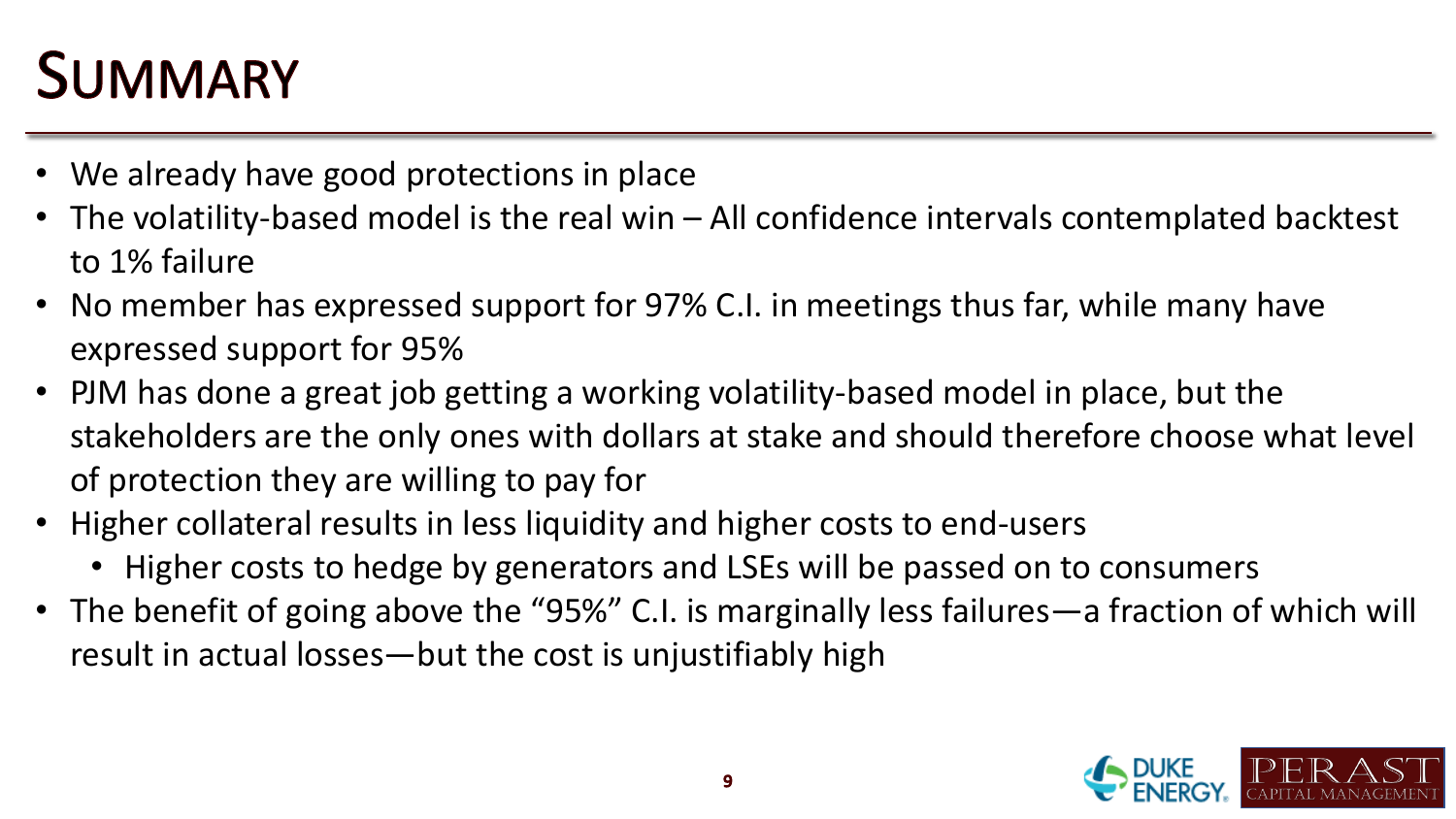# **APPENDIX A: COST-BENEFIT ANALYSIS**

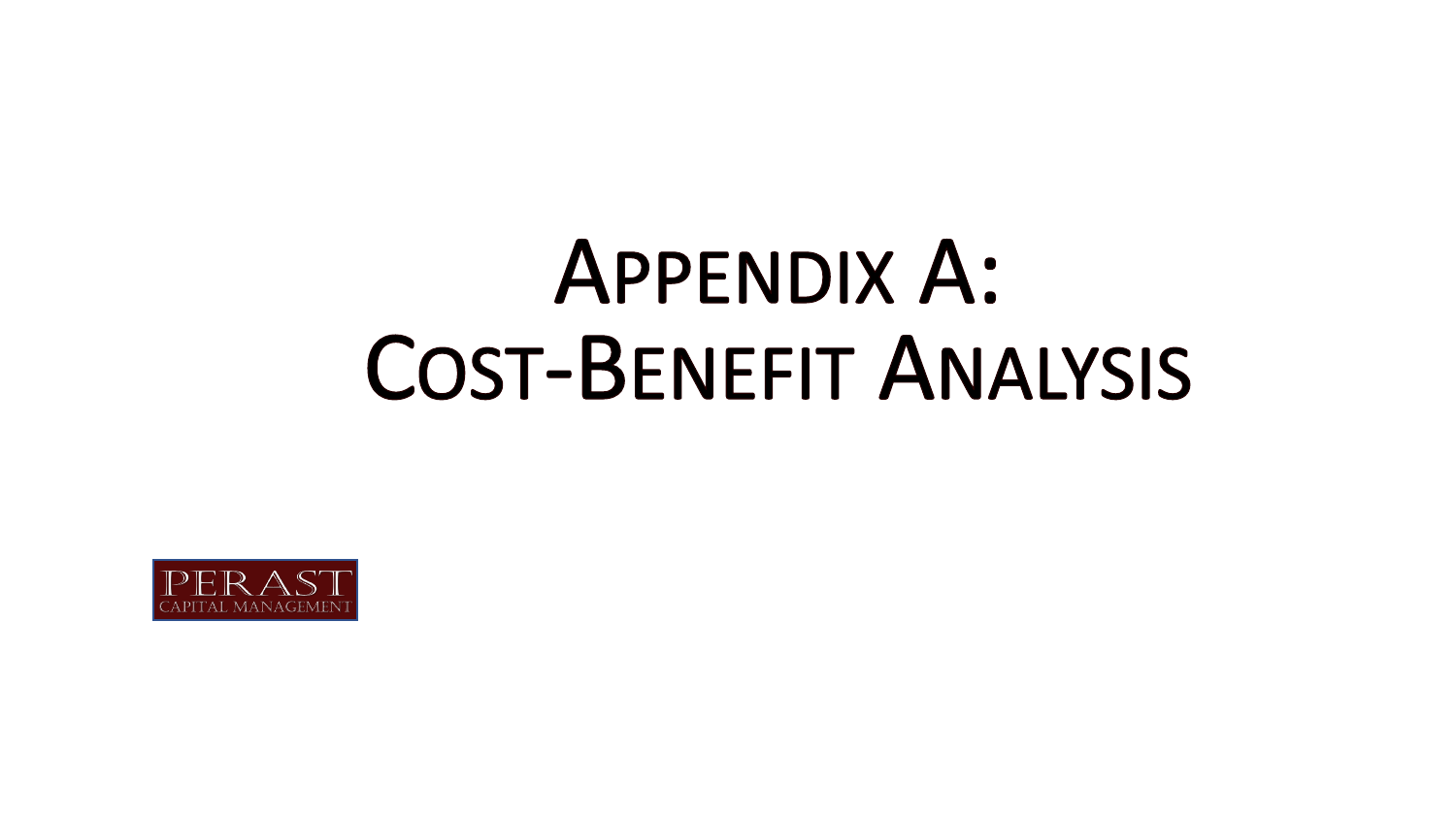### APPENDIX A: QUANTIFYING LOSSES DUE TO DEFAULT

- Total shortfall  $=$  # of failures  $\bar{x}$  average shortfall
	- Assume these occurred over 62 months (a figure used in previous IM backtesting by PJM)
- *Shortfall does not equal default*
	- What is average participant credit available divided by FTR credit requirement? Assume 20% (conservative).
		- E.g., \$.5M FTR credit requirement; \$.6M in PJM collateral account  $\rightarrow$  availability ratio = 20% above requirement
		- This 20% is higher for price-sensitive bidders, and would be much higher under some proposed bid collaterals
		- Average shortfalls as ratio of IM were 13-54%
			- Any shortfalls <20% would be covered without a collateral call
			- A shortfall of 52% of IM would have only 32% (52-20) of IM as a collateral call
			- % of shortfall uncovered (by existing posted collateral) = 32/52 = 62%
- *Default does not equal stakeholder losses*
	- According to PJM<sup>1</sup>, "vast majority" of all defaults have been cured in the past 10 years. Assume 90% (conservative).
- Example calculation (first line of next slide):

\$0.88M shortfall per year x 62% uncovered shortfall ratio x (1 – 90%) uncured default rate **= \$54k losses/yr**

1. Slide 6 from https://pjm.com/-/media/committees-groups/task[forces/frmstf/2020/20201015/20201015-item-06a-minimum-capitalization.ashx](https://pjm.com/-/media/committees-groups/task-forces/frmstf/2020/20201015/20201015-item-06a-minimum-capitalization.ashx)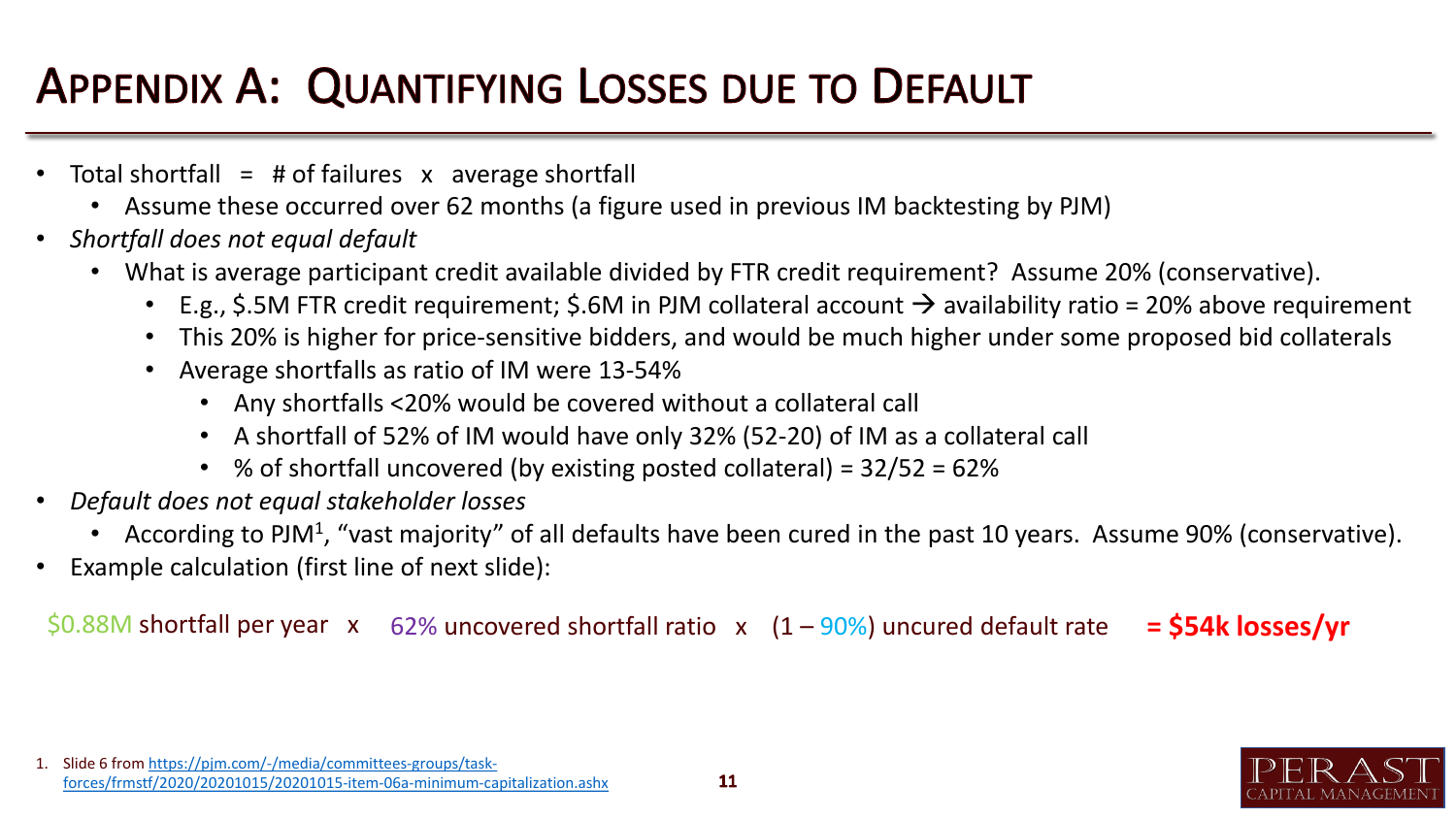## APPENDIX A: QUANTIFYING LOSSES

|    | <b>IM Range</b><br>(million USD) | Shortfall (% of<br>IM) | Average<br>Shortfall (\$ in<br>MM)        | <b>Max Shortfall</b><br>(\$ in MM) | <b>Failure Rate</b><br>(% ) | <b>Count of</b><br><b>Observations</b> | <b>Total</b><br><b>Shortfall</b> | <b>Shortfall</b><br>per yr | % Shortfall<br>uncovered | <b>Uncured</b><br>rate | <b>Default</b><br>per yr |
|----|----------------------------------|------------------------|-------------------------------------------|------------------------------------|-----------------------------|----------------------------------------|----------------------------------|----------------------------|--------------------------|------------------------|--------------------------|
| 99 | $0 - 1$                          | 52                     | 0.06                                      | 0.79                               | 0.48%                       | 76                                     | \$4.56M                          | \$0.88M                    | 62%                      | 10%                    | \$54k                    |
|    | $1 - 3$                          | 43                     | 0.76                                      | 2.32                               | 0.06%                       | 10                                     | \$7.60M                          | \$1.47M                    | 53%                      | 10%                    | \$78k                    |
|    | $3 - 10$                         | 13                     | 0.63                                      | 1.48                               | 0.06%                       | 9                                      | \$5.67M                          | \$1.10M                    | 0%                       | 10%                    | \$0                      |
|    | $10$ and<br>ahoun                | 37                     | 7.19                                      | 22.29                              | 0.04%                       | 7                                      | \$50.33M                         | \$9.74M                    | 46%                      | 10%                    | \$448k                   |
| 97 | <b>IM Range</b><br>(million USD) | Shortfall (% of<br>IM) | <b>Average</b><br>Shortfall (\$ in<br>MM) | <b>Max Shortfall</b><br>(S in MM)  | <b>Failure Rate</b><br>(% ) | <b>Count of</b><br><b>Observations</b> | <b>Total</b><br><b>Shortfall</b> | <b>Shortfall</b><br>per yr | % Shortfall<br>uncovered | <b>Uncured</b><br>rate | <b>Default</b><br>per yr |
|    | $0 - 1$                          | 53                     | 0.08                                      | 0.87                               | 0.64%                       | 109                                    | \$8.72M                          | \$1.69M                    | 62%                      | 10%                    | \$105k                   |
|    | $1 - 3$                          | 49                     | 0.80                                      | 2.62                               | 0.08%                       | 13                                     | \$10.40M                         | \$2.01M                    | 59%                      | 10%                    | \$119k                   |
|    | $3 - 10$                         | 18                     | 1.07                                      | 7.37                               | 0.12%                       | 20                                     | \$21.40M                         | \$4.14M                    | 0%                       | 10%                    | \$0                      |
|    | $10$ and<br>above                | 32                     | 5.63                                      | 25.41                              | 0.06%                       | 11                                     | \$61.93M                         | \$11.99M                   | 38%                      | 10%                    | \$449k                   |
|    | <b>IM Range</b><br>(million USD) | Shortfall (% of<br>IM) | Average<br>Shortfall (\$ in<br>MM)        | <b>Max Shortfall (\$</b><br>in MM) | <b>Failure Rate</b><br>(%)  | <b>Count of</b><br><b>Observations</b> | <b>Total</b><br><b>Shortfall</b> | <b>Shortfall</b><br>per yr | % Shortfall<br>uncovered | <b>Uncured</b><br>rate | <b>Default</b><br>per yr |
| 95 | $0 - 1$                          | 54                     | 0.08                                      | 0.89                               | 0.81%                       | 138                                    | \$11.04M                         | \$2.14M                    | 63%                      | 10%                    | \$134k                   |
|    | $1 - 3$                          | 32                     | 0.55                                      | 2.74                               | 0.17%                       | 29                                     | \$15.95M                         | \$3.09M                    | 38%                      | 10%                    | \$116k                   |
|    | $3 - 10$                         | 19                     | 1.07                                      | 8.10                               | 0.15%                       | 26                                     | \$27.82M                         | \$5.38M                    | 0%                       | 10%                    | \$0                      |
|    | 10 and<br>above                  | 37                     | 5.98                                      | 26.71                              | 0.08%                       | 13                                     | \$77.74M                         | \$15.05M                   | 46%                      | 10%                    | \$691k                   |



**A** B

 $\mathsf{C}$ 

AxBxC